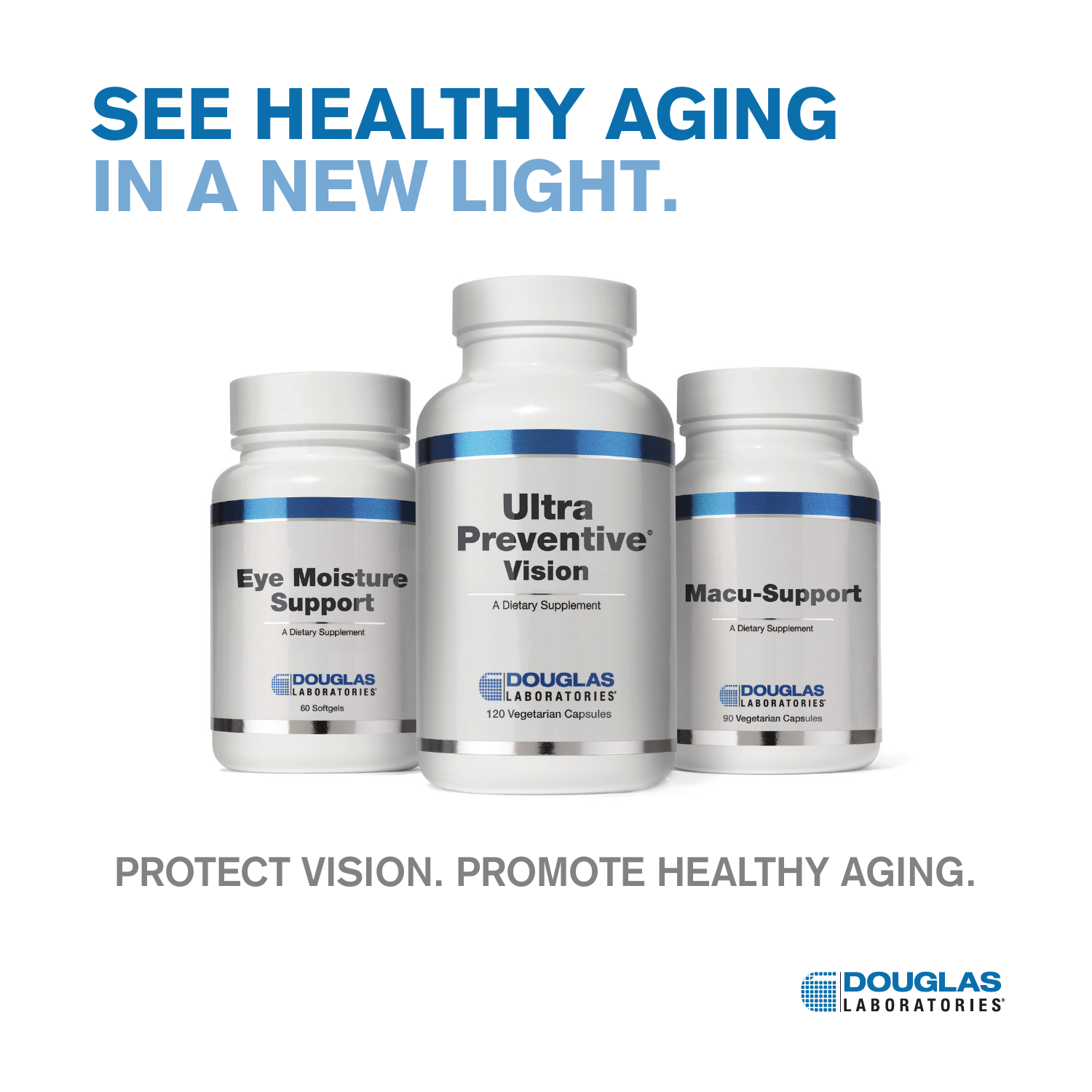## Why Nutrition is Essential for Maintaining Healthy Eyes as we Age

Our eyes are an important organ, but all too often they are taken for granted, allowing us to lose sight of the impact that normal aging, our diet, and the environment can play on our visual function. More than any other tissue in the body, the lens and retina of the eye are continually exposed to free radicals

and intense light radiation, including potentially harmful blue light. As a part of normal aging, these factors can contribute to changes in the membrane structure and function of eye cells, ultimately impacting our ability to maintain healthy eyes as we age. Supplementation with specific wellresearched nutrients such as those found in Ultra Preventive Vision, Macu-Support and Eye Moisture Support can help to support healthy eye function.†



Douglas Laboratories has developed a suite of ocular formulas in conjunction with Dr. Stuart Richer, one of the leading experts in eye health, to deliver the most up-to-date science in the field. With information continuing to emerge on the role of nutrients in ocular health and the age-related challenges we face such as eye fatigue and damaging blue light, these 3 formulas are designed to help maintain healthy eyes through every stage of life.†

**Ultra Preventive<sup>®</sup> Vision** is a comprehensive multivitamin/mineral formula with phytonutrients and carotenoids specially designed to help support a healthy macula, retina, and visual performance for all ages that are affected by excess blue-light exposure and free radical damage.†

Macu-Support<sup>™</sup> supplies a well-balanced spectrum of key antioxidants that are important in maintaining normal retina and macula function in the eyes.† As we age, the ability of the macula to function properly can decline. The nutrients found in Macu-Support have been studied for their ability to help maintain and support macular function and health.†

Eye Moisture Support is a unique dietary supplement featuring QÜELL Fish Oil®, organic borage seed oil and astaxanthin, among other nutrients, for healthy production of tears and moisture in the eyes.†

### ORDER ONLINE AND SAVE 15% + FREE SHIPPING!

Add any two different vision products to your cart and use Coupon Code: **EYES** at checkout.\*

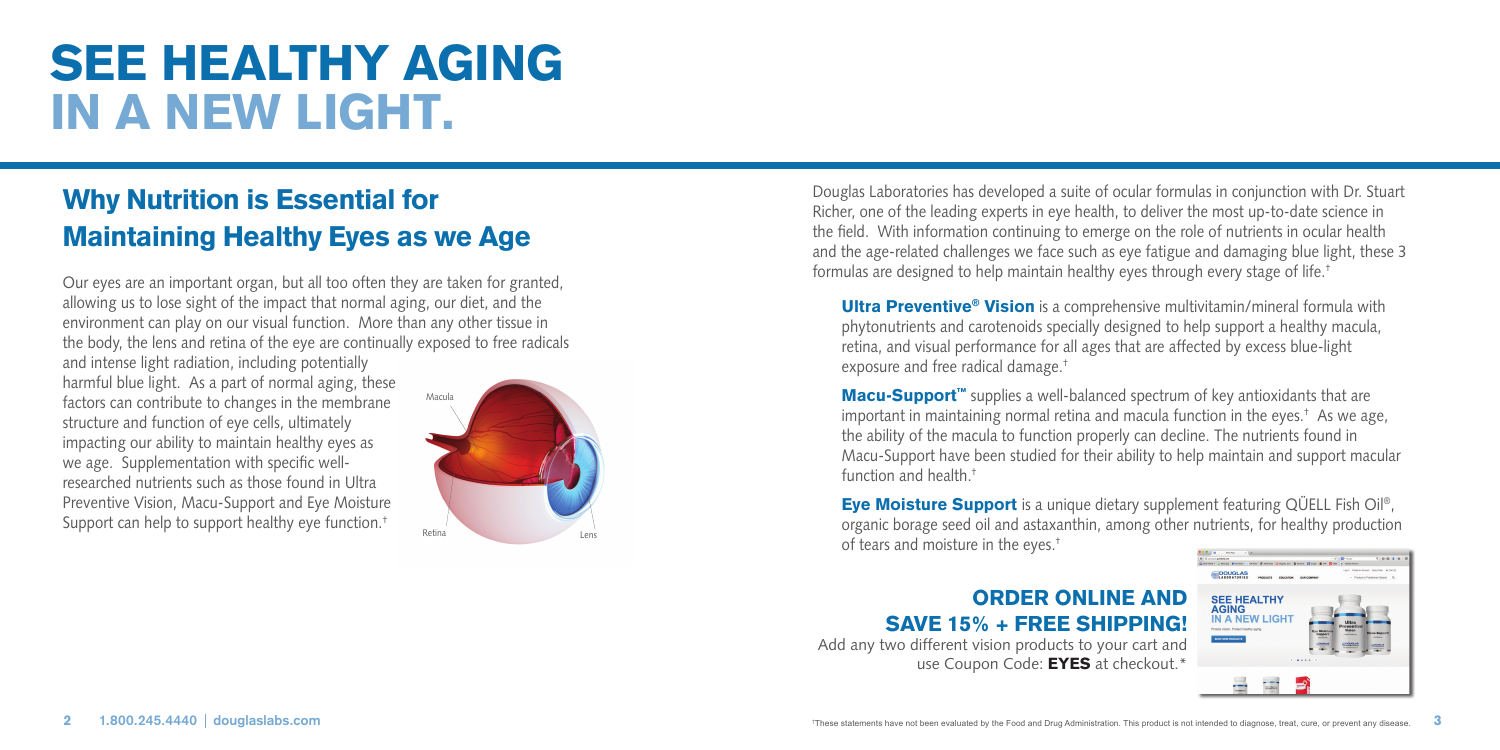

- The carotenoids lutein and zeaxanthin in a ratio of 3:1 to help enhance visual performance, promote glare recovery and sharper vision, and reduce bright light sensitivity.†
- •Vitamin C, alpha-lipoic acid, green tea, bilberry and resveratrol provide potent antioxidant defense in retinal cells.†
- Methylated B vitamins in the form of 5-MTHF, methylcobalamin, P-5-P and benfotiamine allow for maximum bioavailability of these nutrients.†

#### **SUPPLEMENT FACTS**

Serving Size 4 Vegetarian Capsules • Servings Per Container 30

| Amount Per Serving                                | %DV    |
|---------------------------------------------------|--------|
|                                                   | 50%    |
|                                                   | 833%   |
|                                                   | 250%   |
| Vitamin E (as d-alpha tocopheryl succinate)200 IU | 667%   |
|                                                   | 333%   |
|                                                   | 588%   |
|                                                   | 250%   |
|                                                   | 500%   |
| (as Pyridoxine HCl/Pyridoxal-5-Phosphate complex) |        |
|                                                   | 100%   |
|                                                   | 1.667% |
|                                                   | 100%   |
|                                                   | 100%   |
|                                                   | 100%   |
|                                                   | 25%    |
|                                                   | 133%   |

|                                                                                      | 143%<br>100%<br>100%<br>2% |
|--------------------------------------------------------------------------------------|----------------------------|
|                                                                                      |                            |
|                                                                                      |                            |
|                                                                                      |                            |
| (Camellia sinensis, standardized to 98%)<br>polyphenols and 45% EGCG, decaffeinated) |                            |
| (standardized to 95% polyphenols)                                                    |                            |
|                                                                                      |                            |
|                                                                                      | #                          |
|                                                                                      |                            |
|                                                                                      |                            |
|                                                                                      |                            |

#### \*Daily Value not established.

Other Ingredients: Hydroxypropyl methylcellulose (capsule), cellulose, vegetable stearate, silica.

Metafolin® is a registered trademark of Merck KGaA, Darmstadt, Germany. **Fore CLO**<sup>3</sup> is a registered trademark of Kemin Industries, Inc., USA.  $\delta$ **pti** $\text{Zinc}$  is a trademark of InterHealth N.I.



# ٠

Actively involved in primary care optometry and clinical antioxidant research, Dr. Richer has special interests in aging, prescribing nutrients in the intervention of age related

Stuart Richer OD, PhD, FAAO

macular degeneration, low-tension glaucoma, diabetic macular edema, prevention of cataracts and dry eye. He has been Chief of Optometry at Captain James A Lovell Federal Health Care Center, North Chicago, IL since 1983. In 1996 Dr. Richer earned his PhD in human physiology and biophysics from Chicago Medical School. He has been actively involved in teaching optometry and medical students as well as postdoctoral fellows of all disciplines. Dr. Richer has authored several papers in a variety of journals. He is the principal investigator of the Veterans Lutein Antioxidant Supplementation Trial (LAST), the first US randomized double masked placebo controlled clinical trial of lutein and visual function published in the Journal Optometry April 2004, and the Zeaxanthin and Visual Function Study (ZVF) Nov 2011.

Visit douglaslabs.com for information on Dr. Richer's Webinar: The Importance of Maintaining Eye Health As We Age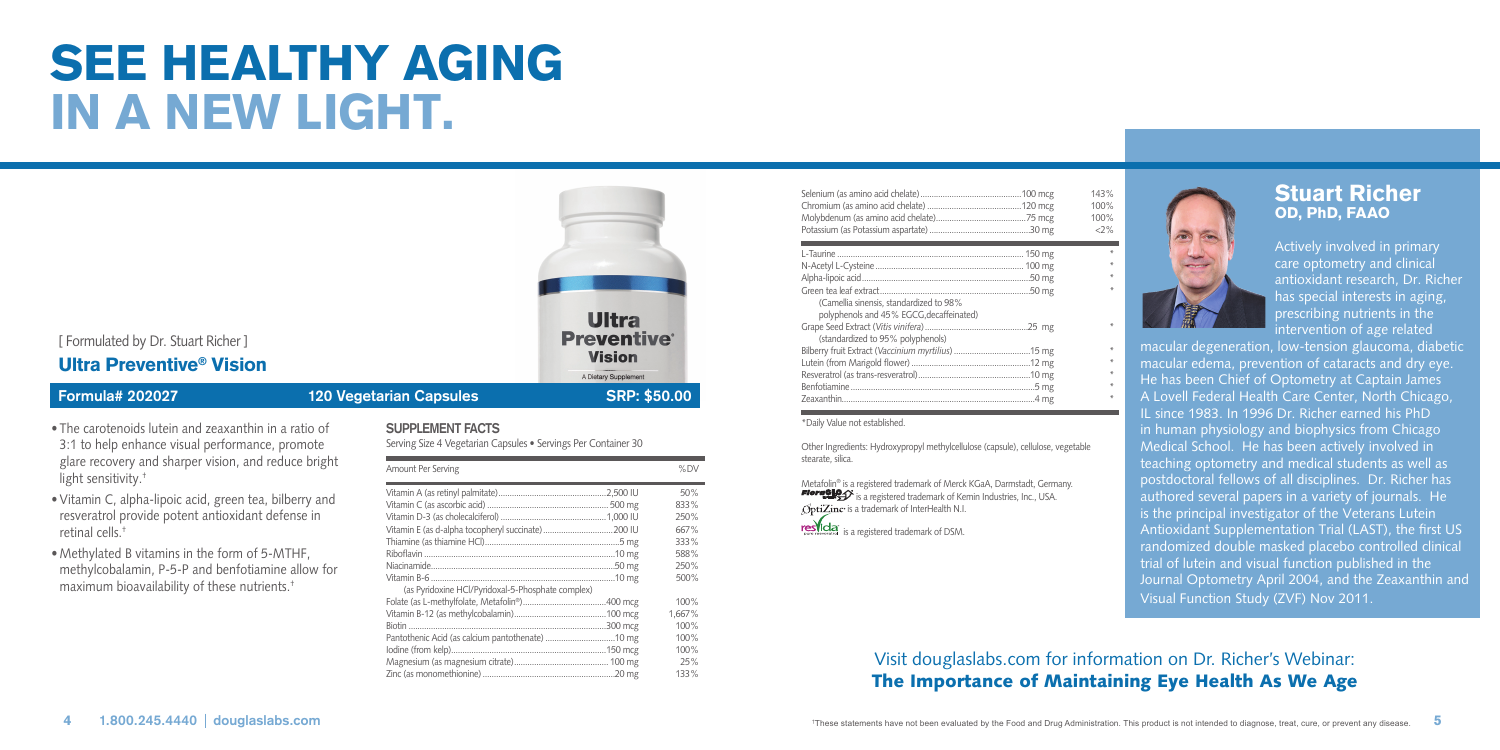

Other Ingredients: Capsule (hydroxypropyl methylcellulose, titanium dioxide), cellulose, vegetable stearate, silica.

**Flore@LOS** is a registered trademark of Kemin Industries, Inc., USA. **OptiZinc** is a trademark of InterHealth N.I.

## eye health and eye fatigue by controlling healthy biomarkers.†

#### 1.800.245.4440 douglaslabs.com examples are the evaluated by the Food and Drug Administration. This product is not intended to diagnose, treat, cure, or prevent any disease.

Providing:

DHA (Docosahexaenoic acid)...

\*Daily Value not established.

EPA (Eicosapentaenoic acid).............................................. 340 mg \*

Other Ingredients: Sunflower lecithin, beeswax, capsule (gelatin from fish [tilapia], glycerin, water, carob). This product contains fish oil (anchovies, sardines, mackerel).

GLA (from organic borage seed oil).......................................... 100 mg \* Astaxanthin .................................................................................1.5 mg \*